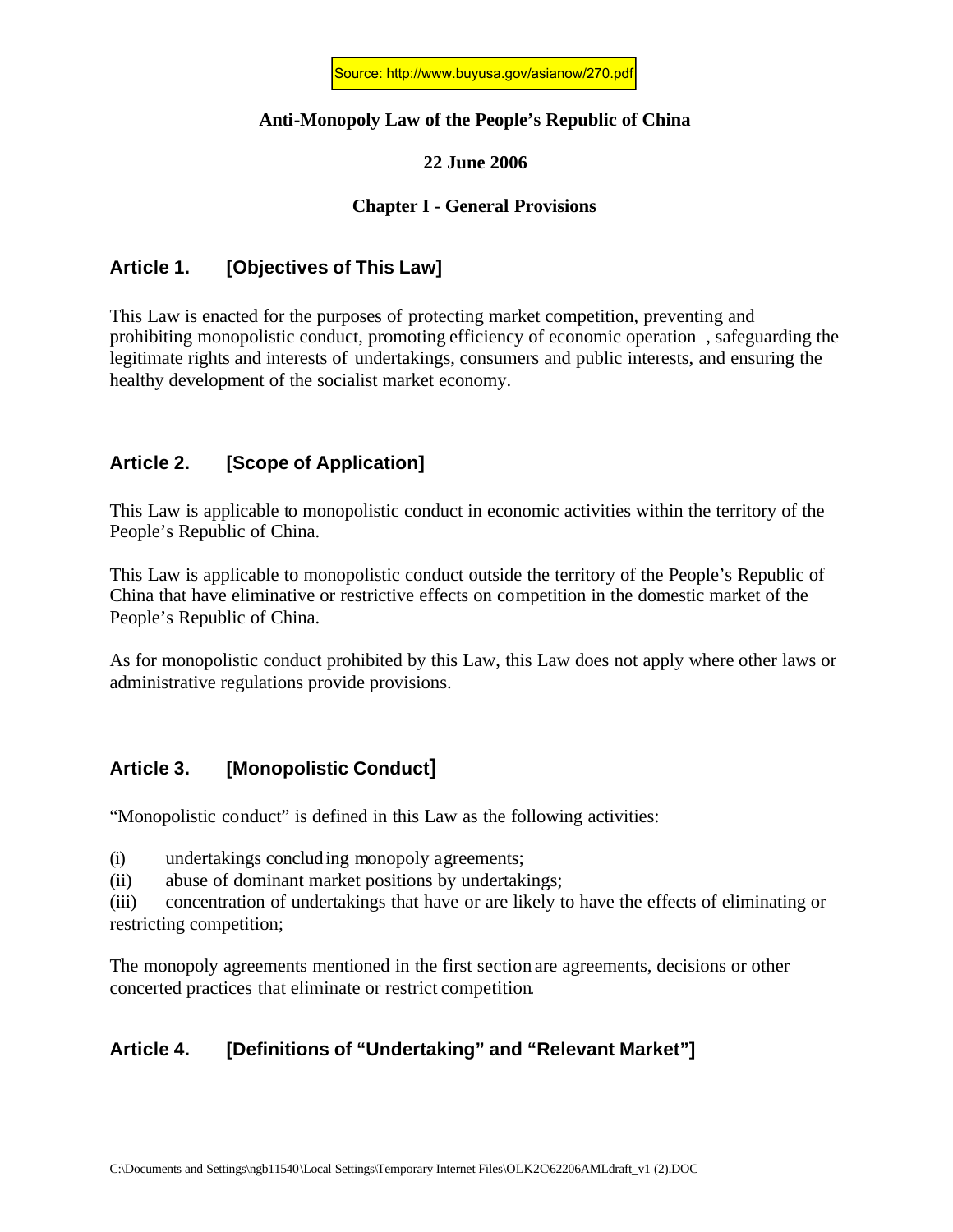An "undertaking" in this Law refers to a natural person, legal person, other organization that engages in manufacturing, selling products, or providing services in a relevant market.

A "relevant market" in this Law refers to the scope or area within which the undertakings compete against each other during a certain period of time for relevant products or services (hereinafter "products").

## **Article 5. [Anti-Monopoly Authority]**

The State Council shall set up the Anti-Monopoly Commission. The Anti-Monopoly Commission of the State Council shall be responsible to organize, lead, and harmonize the anti-monopoly work.

The authority responsible for the Anti-Monopoly Law enforcement appointed by the State Council (hereinafter "the Anti-Monopoly Law Enforcement Authority") shall be in charge of the work of Anti-Monopoly Law enforcement pursuant to this Law.

According to necessity, the Anti-Monopoly Law Enforcement Authority under the State Council can authorize the corresponding organs of the People's Government of provinces, autonomous regions, municipalities to be in charge of Anti-Monopoly Law enforcement works pursuant to the Law.

## **Article 6. [Prohibition of Abuse of Administrative Powers to Restrict Competition]**

Administrative organs and the organizations authorized by the laws or regula tions with function of supervising public affairs (hereinafter "the public organizations") shall not abuse their administrative powers to exclude or restrict competition.

The State shall strengthen and complete the regulating and supervision of the operation of administrative powers, and by deepening reform and transferring government functions so as to prevent and eliminate the activities to exclude and strict competition by abusing administrative powers,

## **Chapter II Monopoly Agreements**

# **Article 7. [Prohibition of Horizontal Monopoly Agreements]**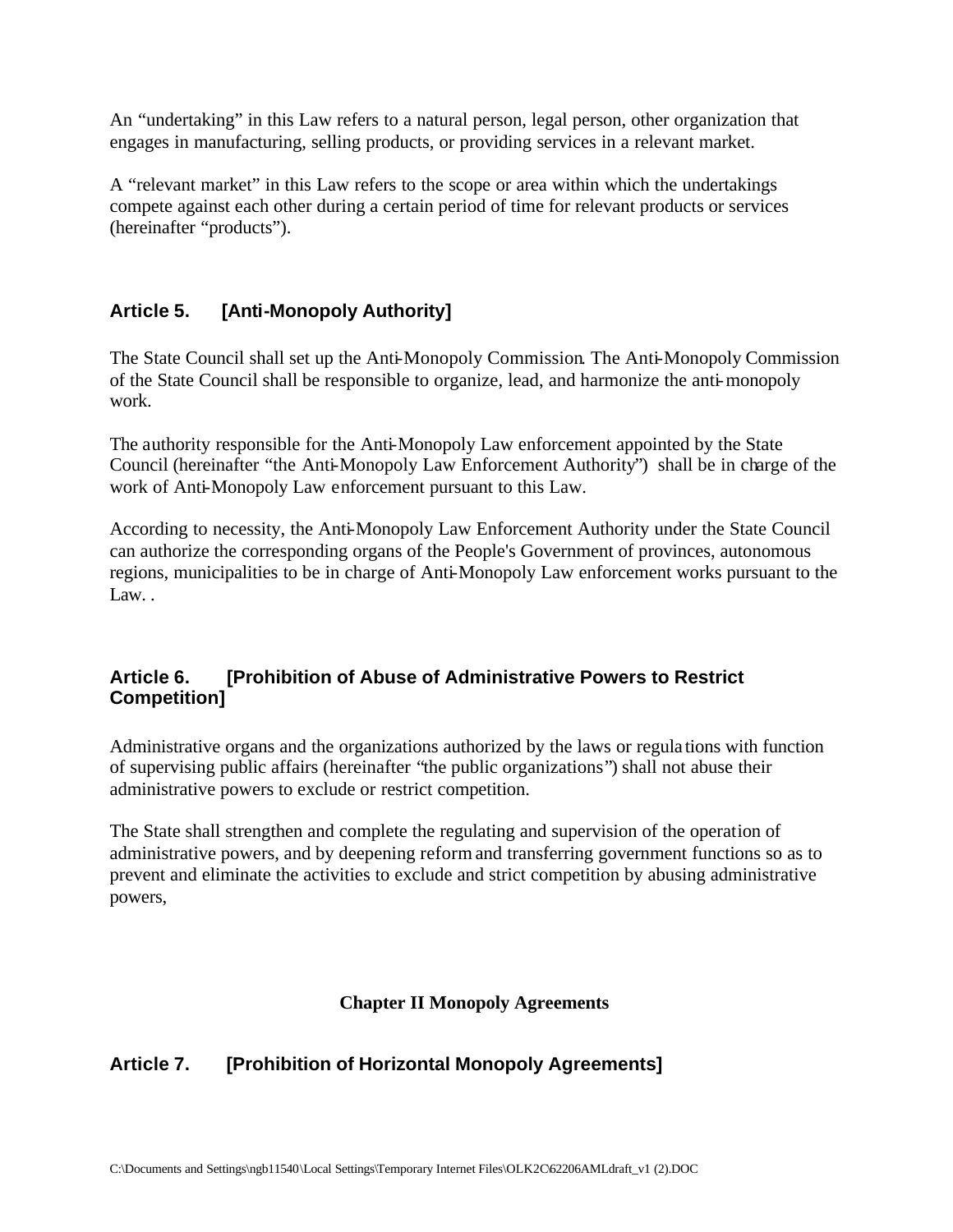The following Monopoly Agreements among competing undertakings shall be prohibited:

- (i) fix, maintain or change prices of products;
- (ii) limit the production volume or sales volume of products;
- (iii) segment the sales markets or the raw material purchasing markets;
- (iv) limit the purchase of new technology, new facilities or limit the development of new products, new technology;
- (v) jointly boycott transactions;

(vi) other monopoly agreements determined by the Anti-Monopoly Law enforcement Authority.

### **Article 8. [Prohibition of Vertical Monopoly Agreements]**

During trading activities, an undertaking shall be prohibited from fixing the resale prices of products to third persons or imposing other trading conditions that eliminate, restrict competition.

## **Article 9. [Prohibition of Colluding Bids]**

Undertakings shall be prohibited from colluding on bids in course of inviting bid and bidding to eliminate or restrict competition.

## **Article 10. [Exemptions of Monopoly Agreements]**

If the undertakings can prove that the concluded agreements aim for the realization of the objectives listed in the following paragraph, and will not substantially eliminate competition in the relevant market, and can enable consumers to share the interests derived from it, Article 7 and Article 8 shall not apply:

(i) to improve technology, research and develop new product;

(ii) to upgrade the product quality, reduce cost, enhance efficiency, and unify the specifications and standards of product;

(iii) to improve operational efficiency and enhance competition capacity of small and medium-sized undertakings ;

(iv) to realize the social public interests such as to save energy, protect environment, and contribute for disaster;

(v) to ensure the legitimate interests in foreign trade and economic cooperation. ;

(vi) during the period of economic depression, to moderate serious decreases in sales volumes or distinct production surpluses;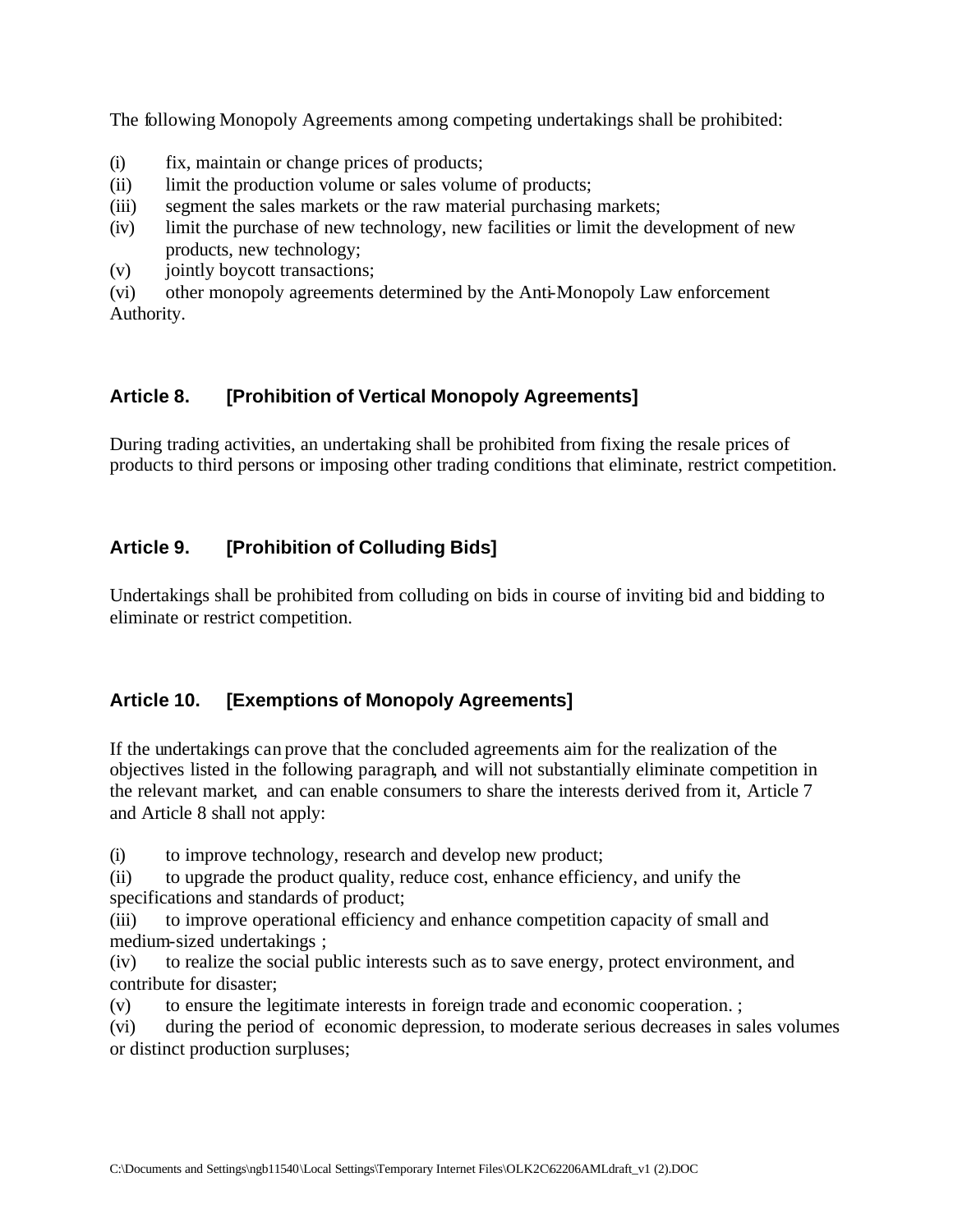## **Article 11. [Legal Effect]**

The monopoly agreements prohibited by this Chapter shall have no effect *ab initio*. .

#### **Chapter III Abuse of Dominant Market Position**

### **Article 12. [Prohibition of Abuse of Dominant Market Position]**

Undertakings are prohibited from abuse of dominant market positions to eliminate or restrict competition.

"Dominant Market Position" in this Law refers to a controlling market position held by one undertaking or several undertakings as a whole which is capable of controlling the price or quantity of products or other trading conditions in the relevant market or restricting or affecting other undertakings in entering into the relevant market.

## **Article 13. [Factors for Determining the Dominant Market Position]**

The dominant market position of an undertaking shall be determined based on the following factors:

(i) market share of the undertaking and the competition situation in the relevant market;

(ii) ability of the undertaking to control the sales market or the purchase market of the raw materials;

- (iii) financial and technical conditions of the undertaking;
- (iv) the dependent relationship on the undertaking of other undertakings and the extent of it;
- (v) the difficulty of entering the relevant market by other undertakings;
- (vi) other factors relating to the dominant market position of the undertaking..

## **Article 14. [Direct Determination of Dominant Market Position]**

Undertakings that have any of the following conditions, can be concluded to hold a dominant market position:

(i) the market share of one undertaking in relevant market accounts for more than  $1/2$ ;

(ii) the joint market share of two undertakings as a whole in relevant market accounts for more than  $2/3$ :

(iii) the joint market share of three undertakings as a whole in relevant market accounts for more than  $3/4$ .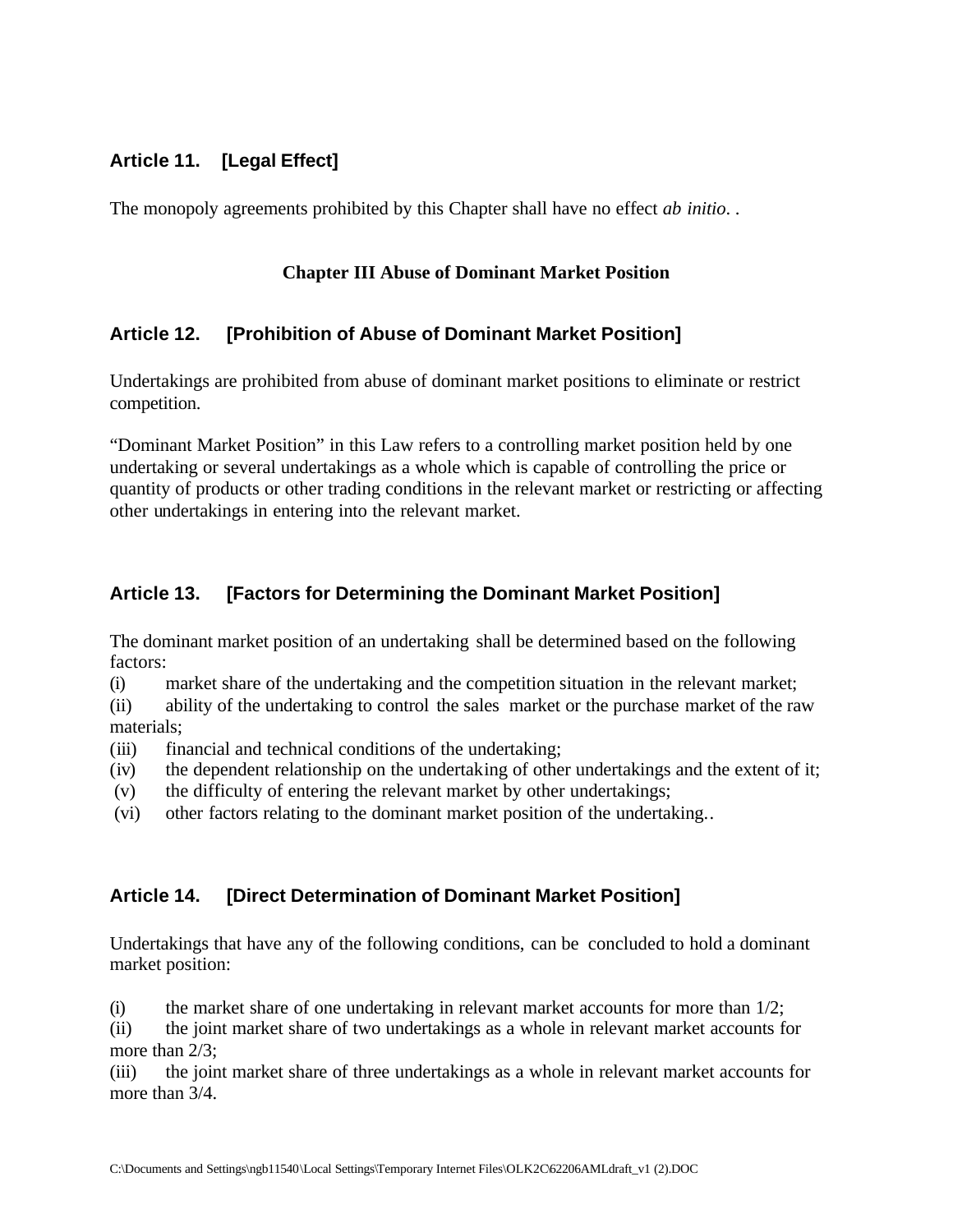In situationsstipulated in the preceding Paragraph 2, Paragraph 3, if an undertaking has market share less than 1/10, it shall not be concluded to hold a dominant market position.

# **Article 15. [Abuses of Dominant Market Position]**

Abuse of dominant market position by undertakings includes:

- (i) [Monopoly Price] selling products at unfair high or buying products at unfair low prices;
- (ii) [Predatory Price] without valid reasons, selling products at prices below cost ;
- (iii) [Refusing Trade] without valid reasons, refusing to trade with trading partners;
- (iv) [Mandatory Trade, Exclusive Trade] compelling trading partners to trade with undertakings, or without valid reasons, restricting trading partners to only trade with the undertaking or the undertakings designated by the undertaking;
- (v) [Tying and Imposing Other Unreasonable Trading Conditions ] contrary to the will of the trading partners, tying products or imposing other unreasonable trading conditions during the deals;

(vi) [Differentiated Treatment] without valid reasons, applying differentiated treatment in regards to transaction conditions such as trading prices to equivalent trading partners;

(vii) other abuses of dominant market position determined by the Anti-Monopoly Law Enforcement Authority.

## **Chapter IV Concentrations of Undertakings**

## **Article 16. [Situations of Concentrations of Undertakings]**

A concentration of undertakings refers to the following situations:

- (1) a merger of undertakings;
- (2) an undertaking's acquisition of shares or assets with voting right of other undertakings to an adequate extent;
- (3) an acquisition of control of other undertakings or the capability of imposing determinative effects on other undertakings by contract or other means.

The concrete criteria for the adequate extent of shares or assets with voting right in the preceding Paragraph 2 shall be determined by the Anti-Monopoly Law Enforcement Authority under the State Council together with the relevant departments of the State Council.

# **Article 17. [Standard for Notification and Calculation of Turnover Etc.]**

Where all parties participating in a concentration have worldwide turnover in the previous year exceeds RMB 12 billion, and one of the parties has total turnover in China in previous year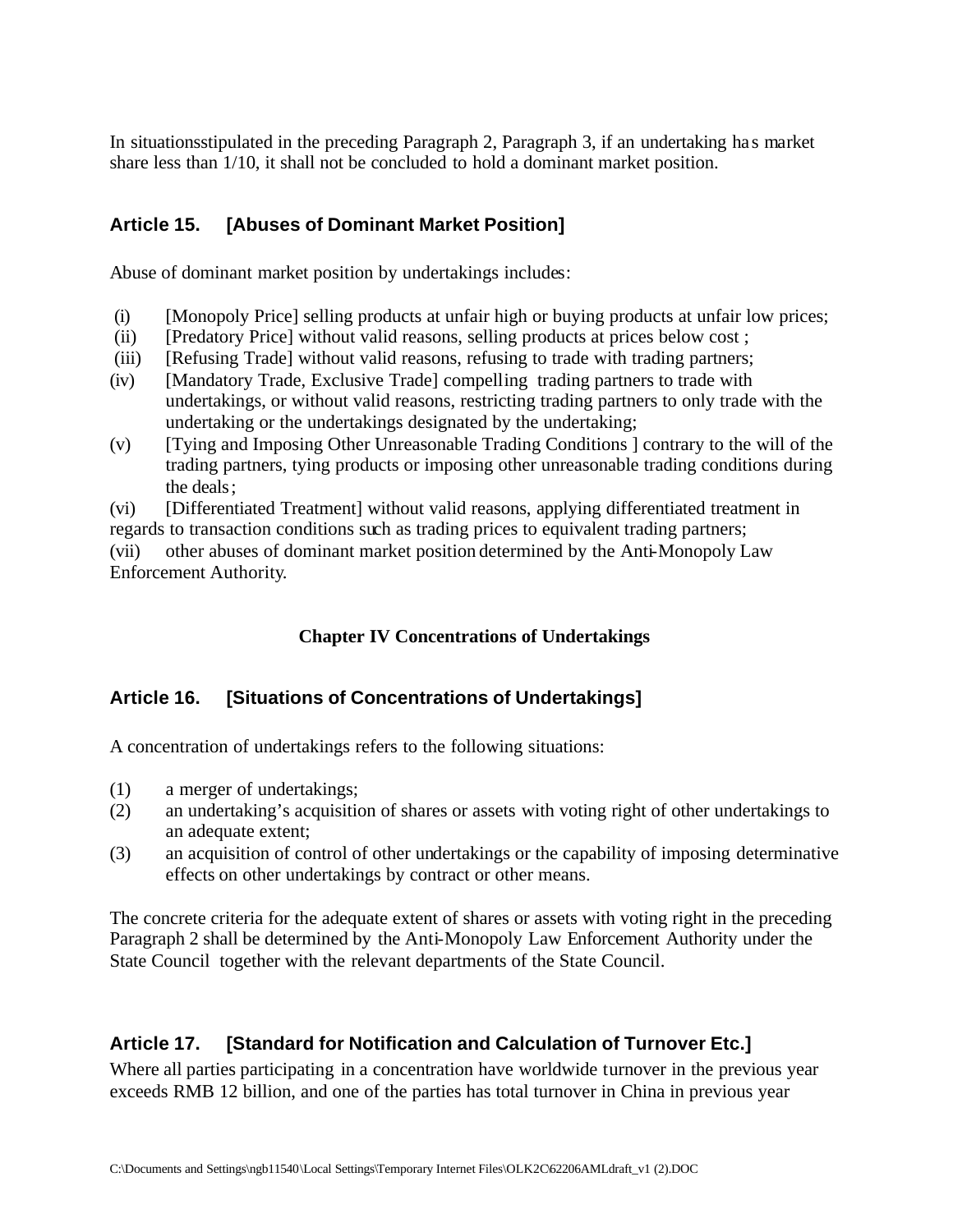exceeding RMB 800 million, the undertakings of the concentration shall notify the Anti-Monopoly Law Enforcement Authority under the State Council before the transaction; if a prior notification was not filed with the Anti-Monopoly Law Enforcement Authority under the State Council by the undertakings of the concentration, the concentration shall not be put into practice.

In order to calculate the total turnover mentioned in the preceding paragraphs, it shall include the turnover of undertakings with which the undertaking has controlling or affiliation relationships.

The State Council can set alternative notification standards for specia l industries or sectors such as banking, insurance, etc.

The Anti-monopoly Law Enforcement Authority under the State Council may adjust the standard for notification of concentrations of undertakings stipulated in the preceding Paragraph 1, in light of the economic development and market situations, and report such adjustments to the State Council for approval before putting them into practice.

# **Article 18. [Exemption of Notification]**

If a concentration of undertakings fulfills any of the following circumstances, the undertakings need not file the notification with the Anti-monopoly Law Enforcement Authority under the State Council:

(1) One undertaking involved in the concentration owns more than 50% of the shares or the assets with voting rights of each and every other undertaking;

(2) More than 50% of the shares or the assets with voting rights of every undertaking involved in the concentration are owned by the same undertaking which is not involved in the concentration.

## **Article 19. [Documents Needed for Notification of a Concentration]**

Undertakings that make notification of a concentration shall submit the following documents and information to the Anti-Monopoly Law Enforcement Authority under the State Council:

(1) an application;

(2) explanations regarding the influence on the competition in the relevant market by the concentration;

(3) the agreement of the concentration;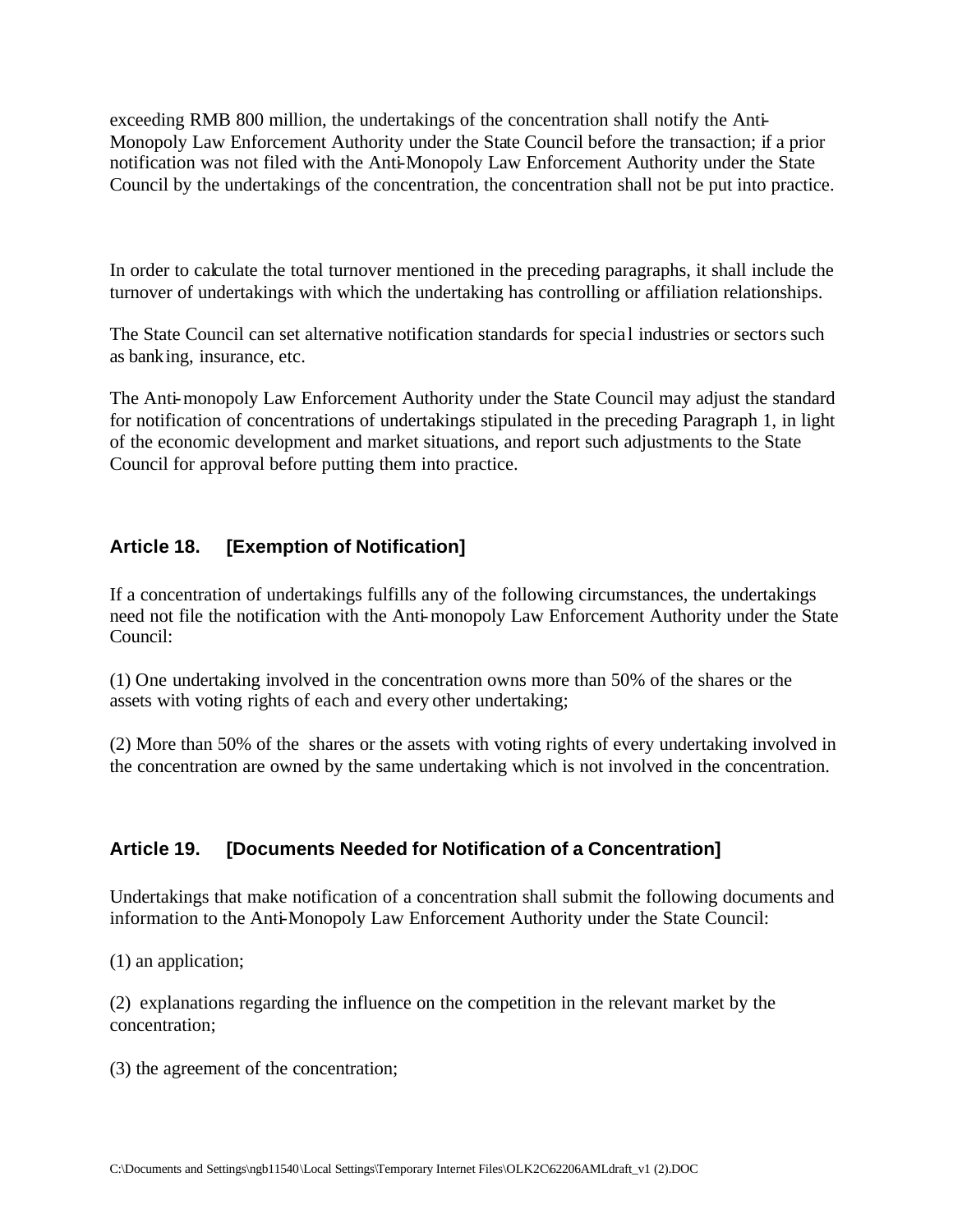(4) the financial accounting reports of the undertakings involved in the concentration in the preceding accounting year, which are audited by a certified public accountant;

(5) other documents and information required by the Anti-monopoly Law Enforcement Authority under the State Council.

The application shall indicate clearly the name, address, business scope, worldwide turnover in the previous year, total assets and total turnover of the previous year in China's domestic market, market share in the relevant market, and the total value of transaction and the proposed execution date of the concentration, etc.

### **Article 20. [Supplementation of Documents]**

In case the documents and information submitted by the undertakings are not complete, the undertakings shall supplement the documents and information within the time limit stipulated by the Anti-Monopoly Law Enforcement Authority under the State Council. Notification shall be deemed as failed to notify if the documents fails to be supplemented within the set period by the undertakings.

## **Article 21. [Preliminary Review]**

The Anti-Monopoly Law Enforcement Authority under the State Council shall conduct preliminary review and decide on whether to initiate further review within 30 working days from the date of receipt of the documents and information submitted in compliance with Article 19 by the undertakings, and shall inform the undertakings of the decision in writing. Before the Anti-Monopoly Law Enforcement Authority under the State Council make the decision on whether to initiate further review is adopted, the undertakings shall refrain from implementing the concentration.

Where the Anti-monopoly Law Enforcement Authority under the State Council makes the decision of non-initiation of the further review or no decision of further review at the expiry of the period of time, the undertakings may implement the concentration.

## **Article 22. [Further Review]**

If the Anti-monopoly Law Enforcement Authority under the State Council makes a decision to further review, it shall complete the review within 90 working days from the date of its decision, decide whether to prohibit the concentration of the undertakings and notify the undertakings in writing; it shall indicate the reasons in the decision to prohibit the concentration. The undertakings shall not implement the concentration during the period of review.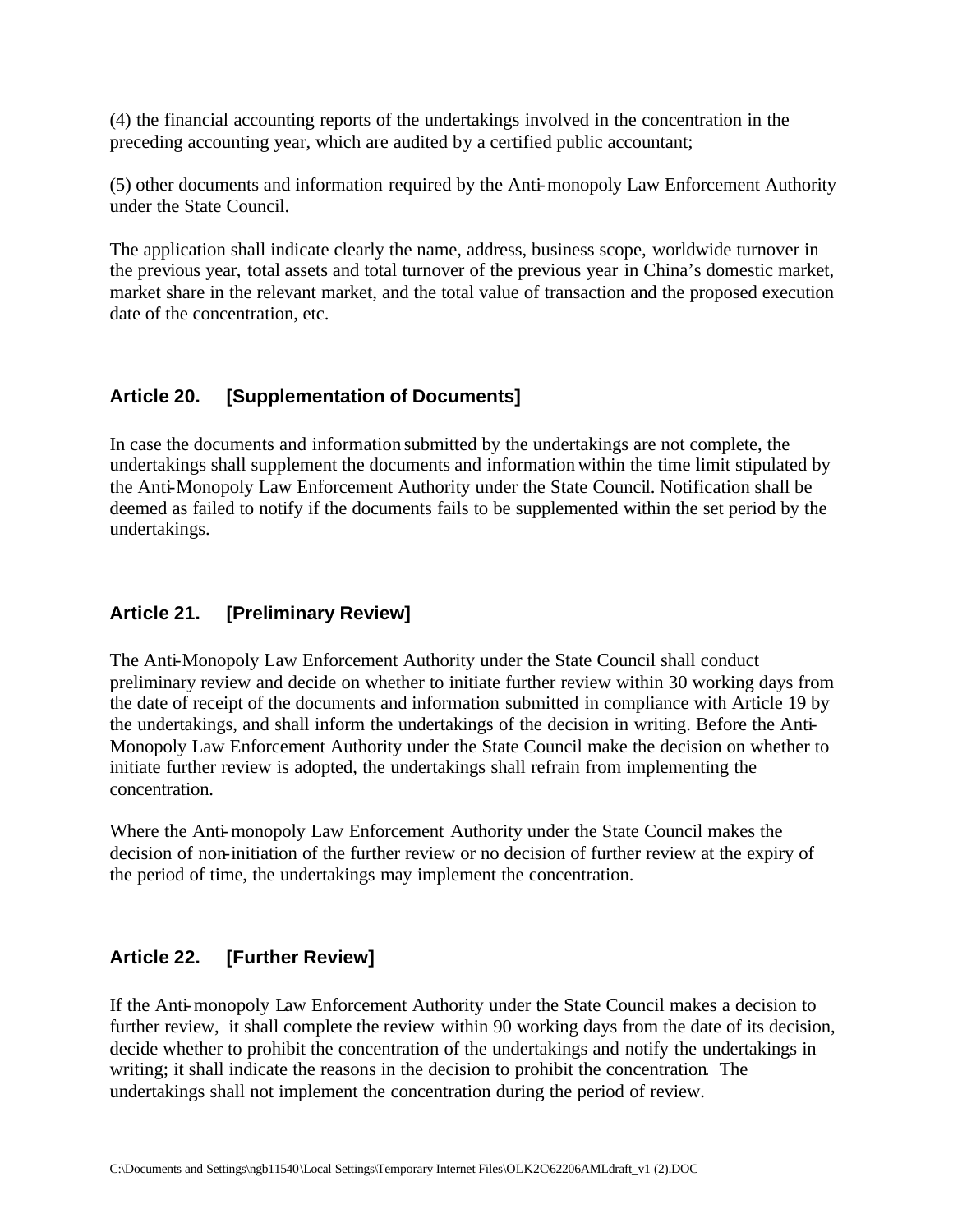Under any of the following circumstances, the Anti-monopoly Law Enforcement Authority under the State Council may extend the time limit stipulated in the second paragraph by written notice to the undertakings, provided that the extension does not exceed 60 working days at the maximum:

- (1) the undertakings agree to extend the time limit for the review;
- (2) the documents submitted by the undertakings are inaccurate and need further verification; or
- (3) the relevant circumstances have significantly changed after notification by the undertakings.

If the Anti-monopoly Law Enforcement Authority under the State Council fails to make decision at the expiry of the period of time, it is deemed as not prohibited by it.

## **Article 23. [Elements for Consideration]**

The following elements shall be taken into consideration when conduct the review of the concentration by the undertakings:

- (1) the market shares of the undertakings participating in the concentration on the relevant market and their ability to control the market;
- (2) the extent of concentration in the relevant market;
- (3) the likelihood to exclude and restrict competition in the relevant market as a result of the proposed concentration;
- (4) the effect of the proposed concentration on market access and technological progress;
- (5) the effect of the proposed concentration on consumers and other related undertakings;
- (6) the effect of the proposed concentration on the development of the national economy and public interest;
- (7) other elements determined by the Anti-Monopoly Law Enforcement Authority under the State Council.

### **Article 24. [Making Decision]**

The Anti-Monopoly Authority under the State Council shall make a decision to prohibit a concentration if the concentration has or may have the effect of excluding or restricting competition. However, the Anti-Monopoly Authority under the State Council may make a decision not to prohibit a concentration where the undertakings can prove that the concentration can improve competition conditions and situation, and the positive elements obviously overweight the negative elements, or the concentration satisfies the request of public interest.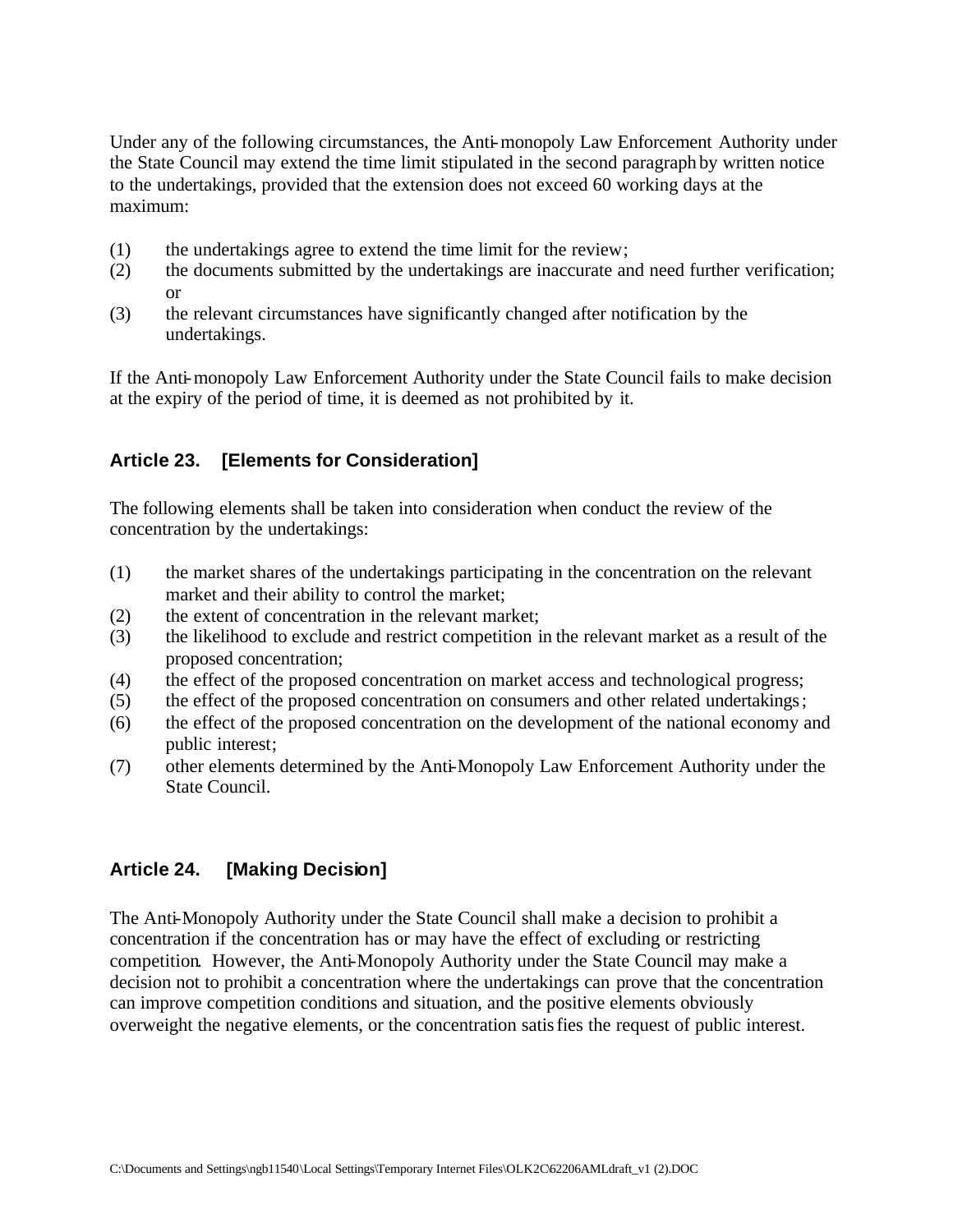If the Anti-Monopoly Law Enforcement Authority under the State Council decides not to prohibit the concentration, the Authority can attach restrictive conditions to the implementation of the concentration.

## **Article 25. [ Publication of Decision]**

The Anti-monopoly Law Enforcement Authority under the State Council shall publish the decision prohibiting the concentration or the decision attaching restrictive conditions to the concentration in time.

### **Chapter V Abuse of Administrative Powers to Exclude, Restrict Competition**

# **Article 26. [Designated Deals]**

Administrative organs and public organizations shall not abuse their administrative powers to require, in any manner or in disguised form, undertakings and individuals to deal in, purchase or use only the products supplied by any undertakings designated by them.

## **Article 27. [Regional Blockade]**

Administrative organs and public organizations shall not abuse their administrative powers to take the following measures hindering the free circulation and adequate competition of the commodities among the regions:

- (1) to set discriminatory charging items, implement discriminatory charging standards, or fix discriminatory prices;
- (2) to impose technical requirements or inspection standards on products originated from other regions, which are different from those on local likely products, or take discriminatory technical measures such as repeated inspection or certification on products originated from other regions, so as to restrict entry of products originated from other regions into the local markets;
- (3) to conduct special measures such as administrative licensing or approving targeting products originated from other regions, so as to restrict entry of products originated from other regions into the local markets;
- (4) set up checkpoints or other means to block the entry of products originated from other regions or exit of their own local products.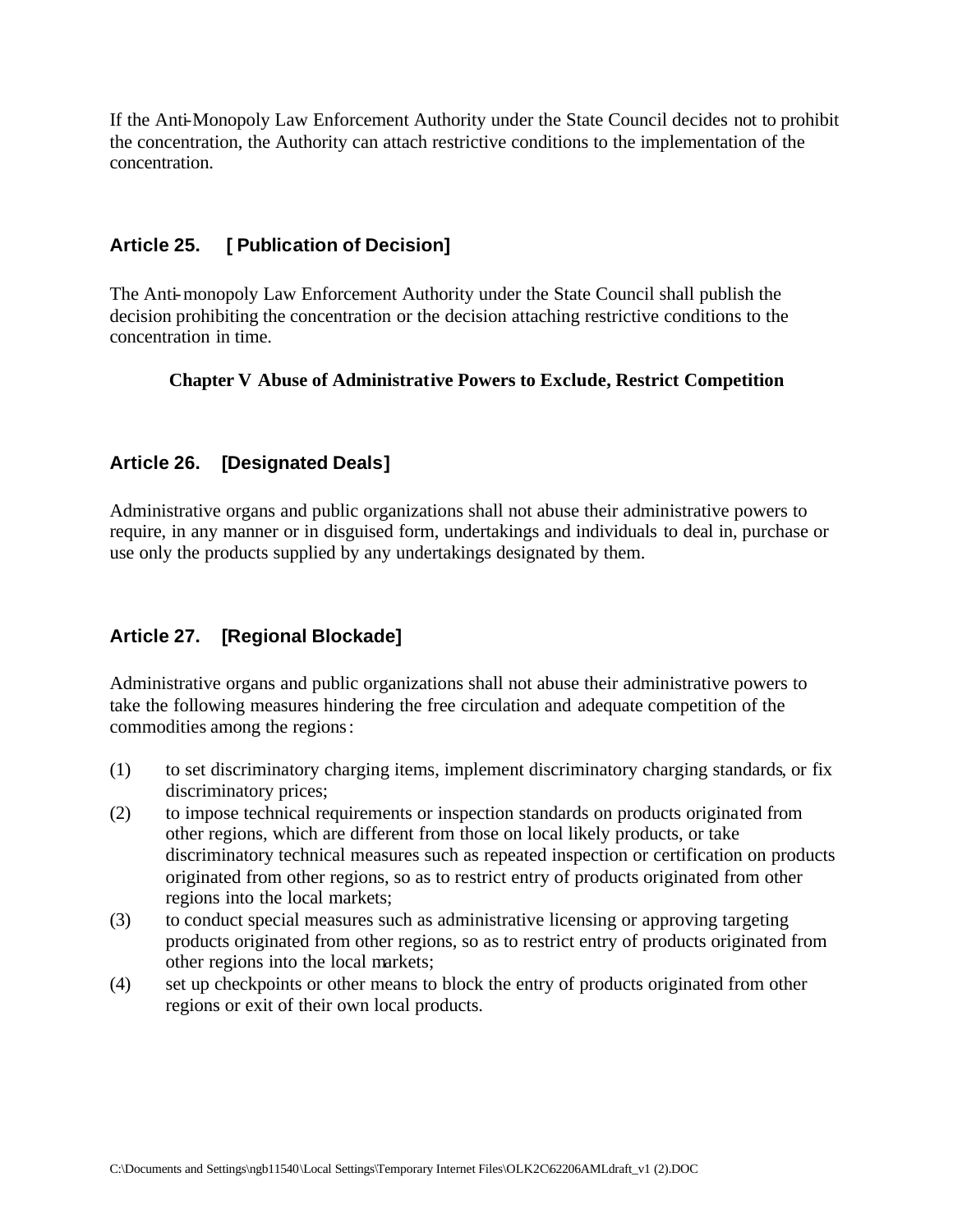### **Article 28. [Restriction on Bidding]**

Administrative organs and public organizations shall not abuse their administrative powers to restrict or reject the participation of undertakings from other regions in local bidding activities by measures such as prescribing discriminatory qualification requirements or assessment standards, or by not publishing information according to law.

### **Article 29. [Restriction on Market Access]**

Administrative organs and public organizations shall not abuse their administrative powers to restrict or reject investment or establishment of branches from undertakings in other regions, by resorting to such manners as according treatment unequal to that on their local undertakings.

### **Article 30. [Forced Restrictions on Competition]**

Administrative organs and public organizations shall not abuse their administrative powers to compel undertakings to pursue monopolistic conducts which are prohibited under this Law.

### **Article 31. [Prohibited Conducts]**

Administrative organs and public organizations shall not abuse their administrative powers to set rules with contents which eliminate or restrict competition.

### **Chapter VI Anti-Monopoly Authority**

### **Article 32. [Composition of the Anti-Monopoly Commission under the State Council ]**

The Anti-Monopoly Commission under the State Council is composed of the principals of relevant departments and organs of the State Council and certain experts. It's rules of procedures and work are stipulated by the State Council.

### **Article 33. [Functions of the Anti-Monopoly Commission]**

The Anti-Monopoly Commission under the State Council performs the following functions: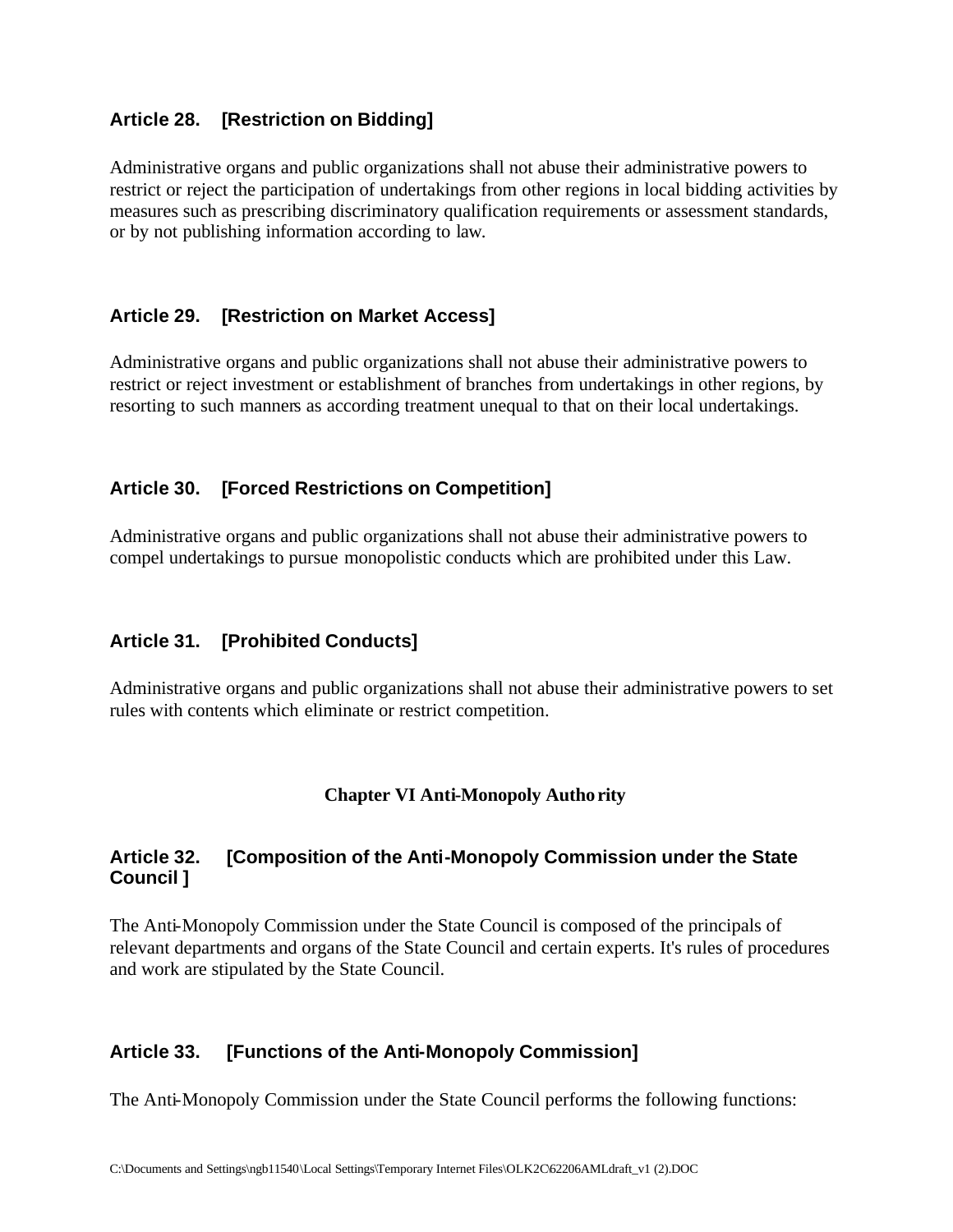- (1) studying and formulating policies relating to competition;
- (2) organizing investigation, evaluation to the overall competition condition in market, and publish the evaluation reports;
- (3) supervising, harmonizing the Anti-monopoly Law Enforcement Authority under the State Council and the relevant industrial directing and supervising departments of the State Council in regard of their Anti-monopoly Law Enforcement work;
- (4) harmonizing the handling to major anti-monopoly cases;
- (5) other functions stipulated by the State Council.

### **Article 34. [Function of the Anti-monopoly Law Enforcement Authority under the State Council ]**

The Anti-monopoly Law Enforcement Authority under the State Council performs the following functions:

- (1) putting forward and publish anti-monopoly guidelines and specific measures;
- (2) investigating and evaluating market competition conditions;
- (3) investigating and handling suspect Monopolistic Conducts;
- (4) ceasing monopolistic conducts;
- (5) accepting and reviewing notification of concentrations of the undertakings;
- (6) other functions stipulated by the State Council.

## **Article 35. [Report Against Monopolistic Conducts]**

Any organizations or individuals may report to the Anti-Monopoly Law Enforcement Authority the suspect Monopolistic Conducts prohibited by this Law. The Anti-monopoly Authority shall keep the confidentiality for the reporting party.

If the report is in writing, and including related facts and necessary evidences, the Anti-Monopoly Law Enforcement Authority shall conduct necessary investigation.

### **Article 36. [Investigatory Functions and Powers]**

When conducting investigations of the suspect Monopolistic Conducts, the Anti-Monopoly Authority can take the following measures:

(1) conducting inspection of business locations or other relevant places of the undertakings;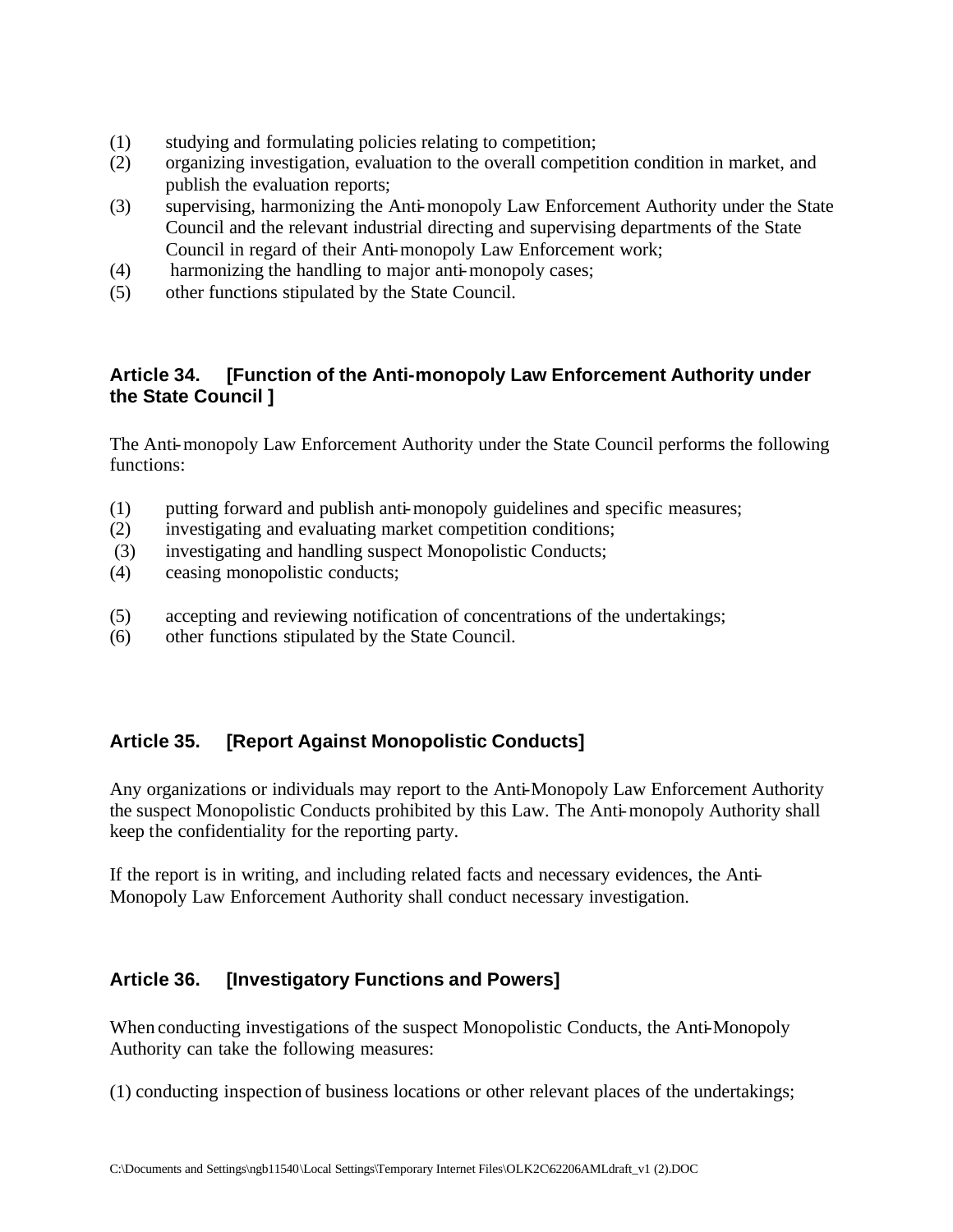(2) questioning the undertakings under investigation, interested parties and other relevant entities or individuals, requesting them to provide relevant information;

(3) examining, copying or requesting the undertakings, interested parties and other relevant entities or individuals subject to the investigation to submit relevant documents and information including related documents, agreements, contracts, accounting books, correspondence, electronic data etc. and receive questioning;

(4) sealing or retaining relevant evidence;

(5) inquiring and freezing the bank account of the undertakings;

In order to adopt above mentioned measures, it shall report in writing to the main responsible person of the Anti-Monopoly Enforcement Authority, and obtain approval.

### **Article 37. [Requirement for Enforcement of the Law]**

There shall be at least two investigating officers from the Anti-monopoly Law Enforcement Authority, in carrying out investigations regarding suspect Monopolistic Conducts. And they shall present valid documents proving their identity and capability to carry out the investigation.

When officers conduct questioning and investigation, they shall make written record, and it shall be signed by the persons questioned or invested.

## **Article 38. [Confidentiality]**

The Anti-monopoly Law Enforcement Authority and its staff shall keep confidentiality of the commercial secrets obtained when carrying out their duties pursuant to law.

### **Article 39. [Obligations of Cooperation to the Investigation]**

The undertakings, interested parties or other relevant entities or individuals subject to the investigation shall cooperate with the Anti-monopoly Law Enforcement Authority to perform the function pursuant to the Law, and shall not refuse or hinder the investigation of the Antimonopoly Law Enforcement Authority.

### **Article 40. [Statements and Defenses]**

The undertakings and interested parties subject to investigation are entitled to submit statements and defenses. The Anti-monopoly Law Enforcement Authority shall conduct verifications to the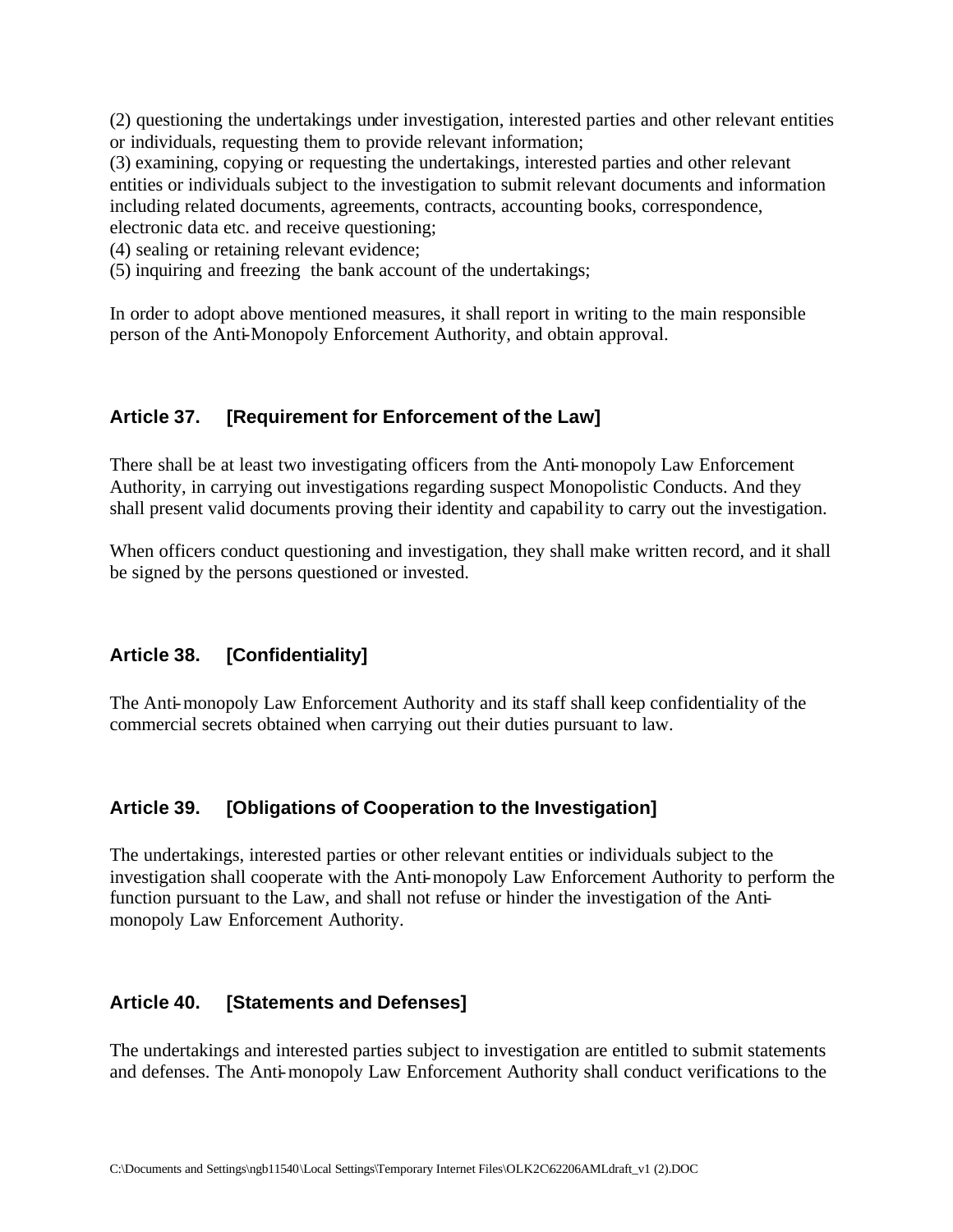alleged facts, justifications and evidences raised by the undertakings and interested parties subject to investigation.

### **Article 41. [Disposal of illegal Conducts]**

Where the Anti-monopoly Law Enforcement Authority after investigating and verifying the suspect Monopolistic Conducts determines the conduct constitutes Monopolistic Conducts, it shall make a decision in accordance with the Law, and may publish the decision to the public.

### **Article 42. [System of Undertaking by the Undertakings]**

If the undertakings subject to the investigation admits the suspect Monopolistic Conducts being invested by the Anti-Monopoly Law Enforcement Authority and undertakes to take specific measures within certain time limit to eliminate the effect of the Monopolistic Conducts, the Anti-Monopoly Law Enforcement Authority may decide to suspend the investigation; The decision of the suspension of the investigation shall state the detailed content of the commitment by the undertaking.

Where the Anti-Monopoly Law Enforcement Authority decides to suspend the investigation, it shall supervise the conditions of the performance of the commitment by the undertakings. Where the undertakings perform the commitments, the Anti-Monopoly Law Enforcement Authority may decide to terminate the investigation, and may decide to reduce or relieve the penalties.

The Anti-Monopoly Law Enforcement Authority shall restore the investigation, where one of the following circumstances occurs:

(1) the undertaking fails to perform the commitments;

(2) substantial changes occurred to the facts based on which the decision to suspend the investigation was made;

(3) the decision to suspend the investigation was made based on incomplete or untrue information provided by the undertaking.

### **Article 43. [Administrative Reconsideration and Administrative Litigations]**

Where the undertakings and interested parties are dissatisfied with the decisions made by the Anti-Monopoly Law Enforcement Authority, they may apply for administrative reconsideration; if they do not agree with the result of the administrative review, can initiate administrative litigations in accordance with law.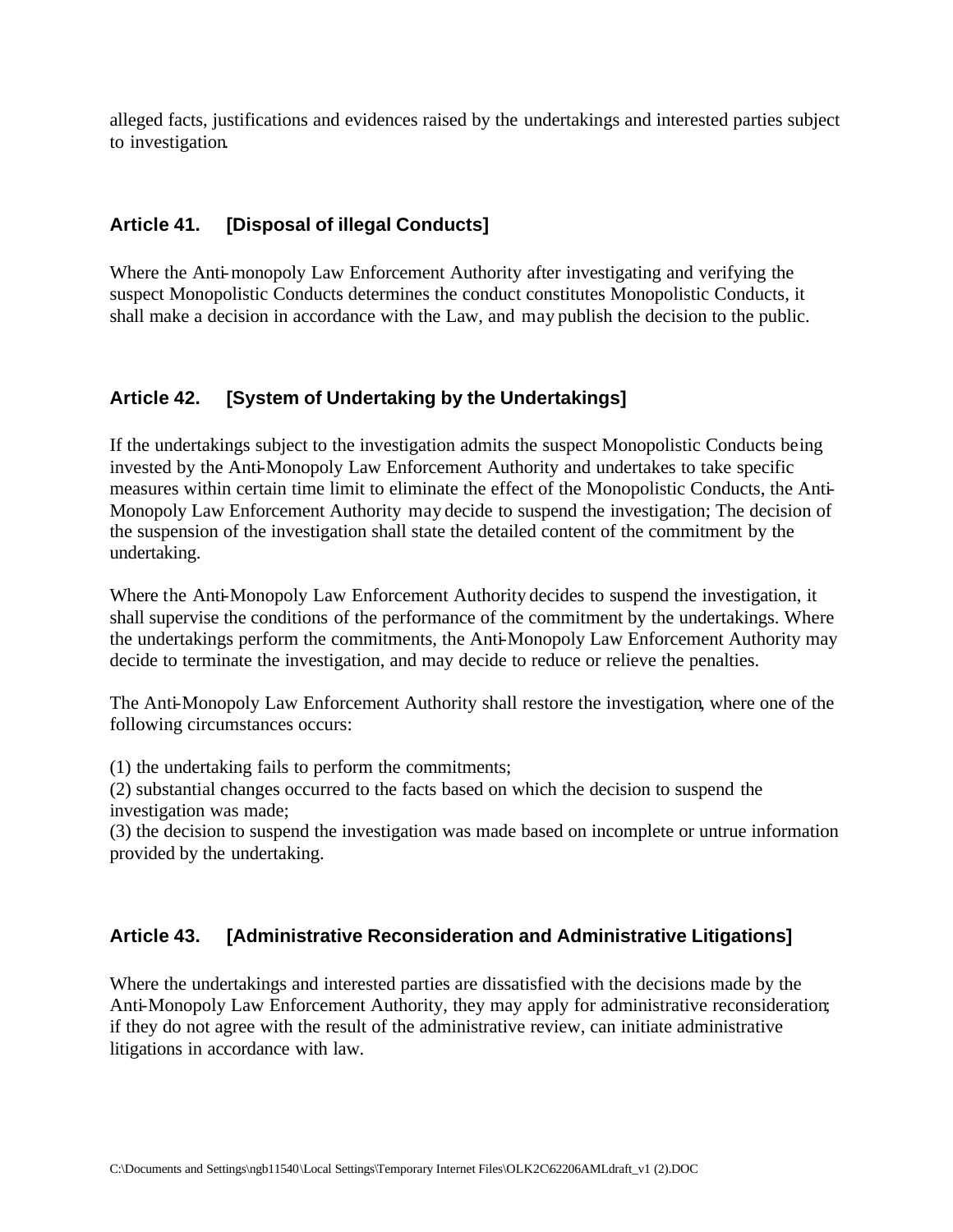### **Article 44. [Relationship between the Anti-Monopoly Authority and Relevant Authorities]**

If there are relevant laws and administrative regulations stipulating that the Monopolistic Conducts prohibited by this Law shall be investigated and handled by the relevant departments or supervisory organs, the laws and regulations are to be applied. The relevant departments and supervisory organs shall notify the result of the investigation on the Monopolistic Conducts to the Anti-Monopoly Law Commission under the State Council.

Where the relevant departments and supervisory organs fail to investigate an handle the Monopolistic Conducts prohibited by this Law in accordance with the above paragraph, the Anti-Monopoly Law Enforcement Authority under the State Council could conduct the investigation and handling. When investigating and handling of the Monopolistic Conducts, the Anti-Monopoly Law Enforcement Authority under the State Council shall consult for the opinions of the relevant departments and supervisory organs.

### **Chapter VII Legal Liability**

#### **Article 45. [Penalty Against Monopoly Agreement]**

In case the undertakings violate the relevant provisions of this Law, concluding and executing Monopoly Agreements, the Anti-Monopoly Law Enforcement Authority shall order the undertakings to cease such act, impose fines more than 1% and less than 10% of the total turnover in the preceding year and confiscate the illegal gains; where the Monopoly Agreement is not implemented, a fine less than RMB 2 million can be imposed.

If the undertakings involved in Monopoly Agreement on its own initiative report information concerning the conclusion of Monopoly Agreements and provide important evidences to the Anti-Monopoly Law Enforcement Authority, they may be given a mitigated punishment or be exempted from punishment as specified in the preceding paragraph in accordance with the circumstances.

#### **Article 46. [Penalty Against Abuse of Dominant Market Position]**

In case the undertakings violate the relevant provisions of this Law, abuse of dominant market position and eliminate or restrict competition, the Anti-Monopoly Law Enforcement Authority shall order the undertakings to cease such act, confiscate the illegal gains and impose fines more than 1% and less than 10% of the total turnover in the preceding year.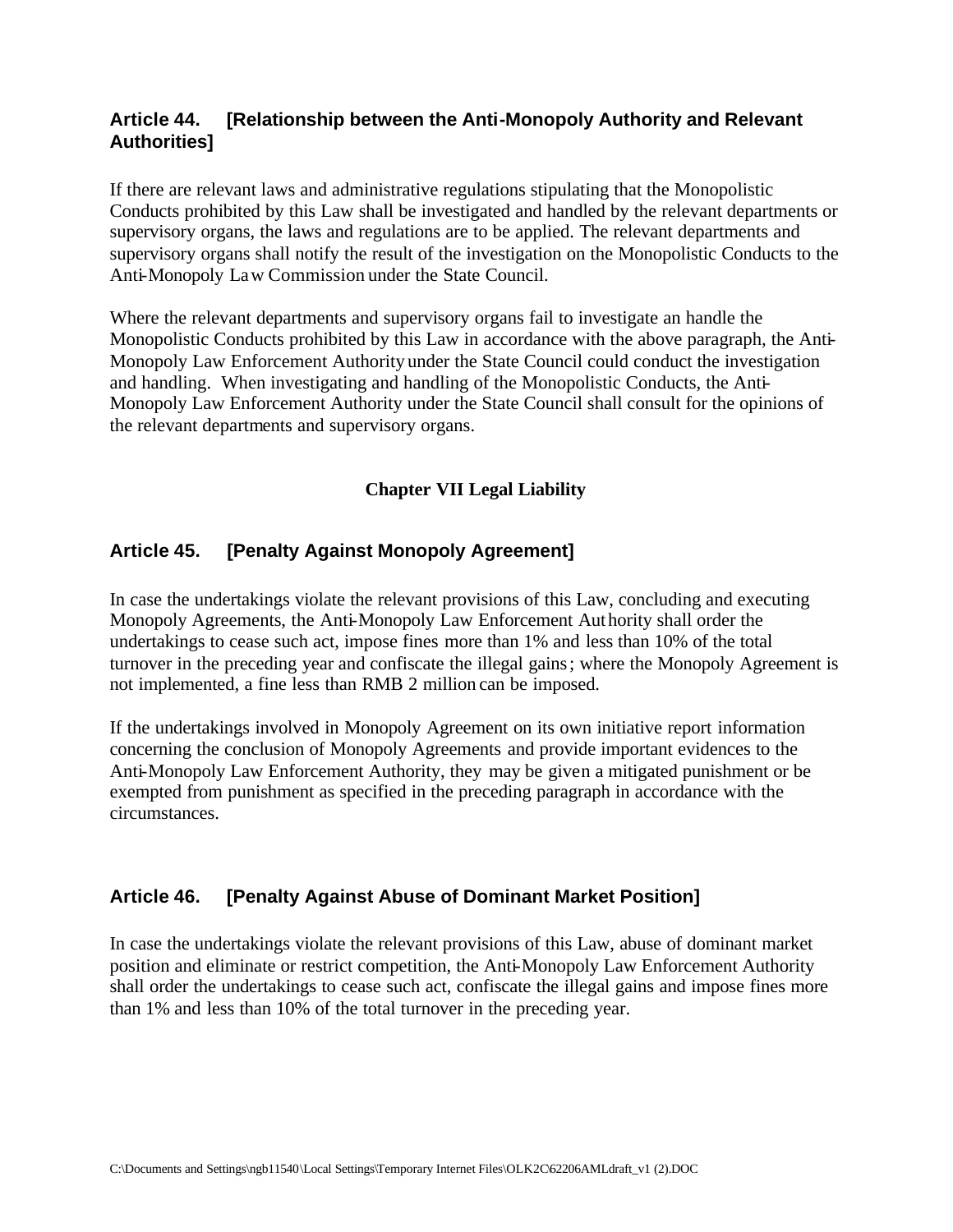### **Article 47. [Penalty against the Concentration Implemented Violating This Law]**

In case the undertakings implemented the concentration in violation of the relevant provisions of this Law, the Anti-Monopoly Law Enforcement Authority under the State Council shall impose fines more than RMB 1 million and less than RMB 5 million and may order the undertakings to stop implementing the concentration or dispose whole or part of the stock, to transfer part of its business or to take other necessary measures to revert to the condition of the undertakings before the concentration.

### **Article 48. [Factors to be Considered for Fines]**

As for the imposition of the fines stipulated by the Article 45, 46 and 47 of this Law, the Anti-Monopoly Law Enforcement Authority shall take elements such as the nature, extent and time it lasts of the illegal act into consideration in determining the specific amount of the fines.

### **Article 49. [Obligations to Compensate the Injury]**

Where the undertakings implement Monopolistic Conducts and cause loss to others, the undertakings shall be responsible for the civil liabilities in accordance with the laws; if constitutes crime, they shall be imposed criminal liability in accordance with the laws.

## **Article 50. [Penalty Against Abuse of Administrative Power Limiting Competition]**

Where administrative organs and public organizations abuse administrative powers, performing activities which exclude and restrict competition, the superior entity shall order them to revoke and modify the act; where the circumstances are serious, the entity of the same level or in the superior level shall impose administrative penalty on the chief officer directly responsible for it in accordance with the laws. Where there is other stipulations in laws and administrative regulations concerning the disposal of activities excluding or restricting competition by administrative organs and public organizations' abusing administrative powers, the other stipulations shall apply.

### **Article 51. [Penalty Against Refusal or Hindrance of Investigation]**

In case of violating the regulations of this Law, if there is any of the following conducts, the Anti-Monopoly Law Enforcement Authority shall order it to correct and may impose the fine below RMB 20,000 on the individuals, and below RMB 500,000 on entities; in serious circumstances, it shall impose fines above 20,000 RMB and below 200,000 RMB on the individuals, above 500,000 RMB and below 5,000,000 RMB on entities; If the conduct commits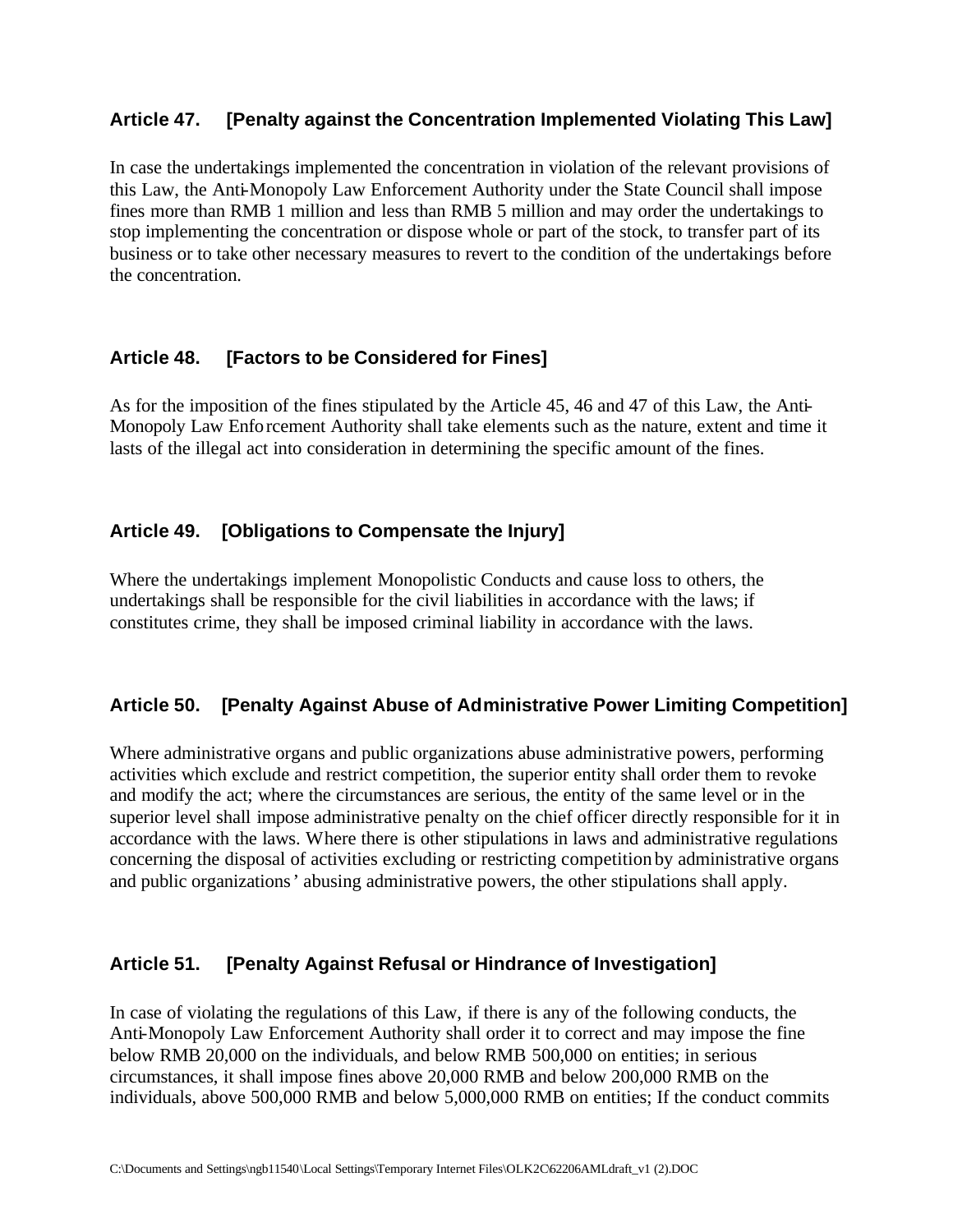the public security supervision regulations, the police shall impose security supervisory penalties pursuant to laws: if constitutes crimes, criminal liabilities shall be imposed.

(1) hinder or refuse to be investigated;

(2) refuse to submit relevant materials and information or submit fraudulent materials or information;

(2) conceal, destroy or remove the evidence.

## **Article 52. [Responsibilities of the Enforcer]**

In the case that the staffs of the Anti-Monopoly Law Enforcement Authority abuse the powers, fail to fulfil the duties, conduct irregularities for favouritism, or disclose business secrete of the undertakings obtained in the course of the enforcement of the Law, if it constitutes crime, criminal liabilities shall be imposed; if it does not constitute crime, the relevant staff shall be given administrative sanctions pursuant to the laws..

### **Chapter VIII Supplementary Provisions**

### **Article 53. [Applications to the Undertakings' Group and Industrial Associations]**

This Law is applicable to the conducts eliminating or restrict competition practiced by the entities such as the undertakings' group and industrial associations.

## **Article 54. [Applications to the Abuse of Intellectual Property Right]**

Where the undertakings utilize the intellectual property rights pursuant to the stipulations in laws and administrative regulations relating to intellectual property, this Law is not applicable. However, this Law is applicable to the conducts by the undertakings eliminating or restricting competition by the abuse of the rights stipulated by the Intellectual Property Right Laws or administrative regulations.

### **Article 55. [Exemptions to Farmers and Farmers' Professional Economic Organizations]**

This Law is not applicable to the cooperation, association or other concerted conducts which do not substantially restrict competition by agricultural producers and the farmers' professional